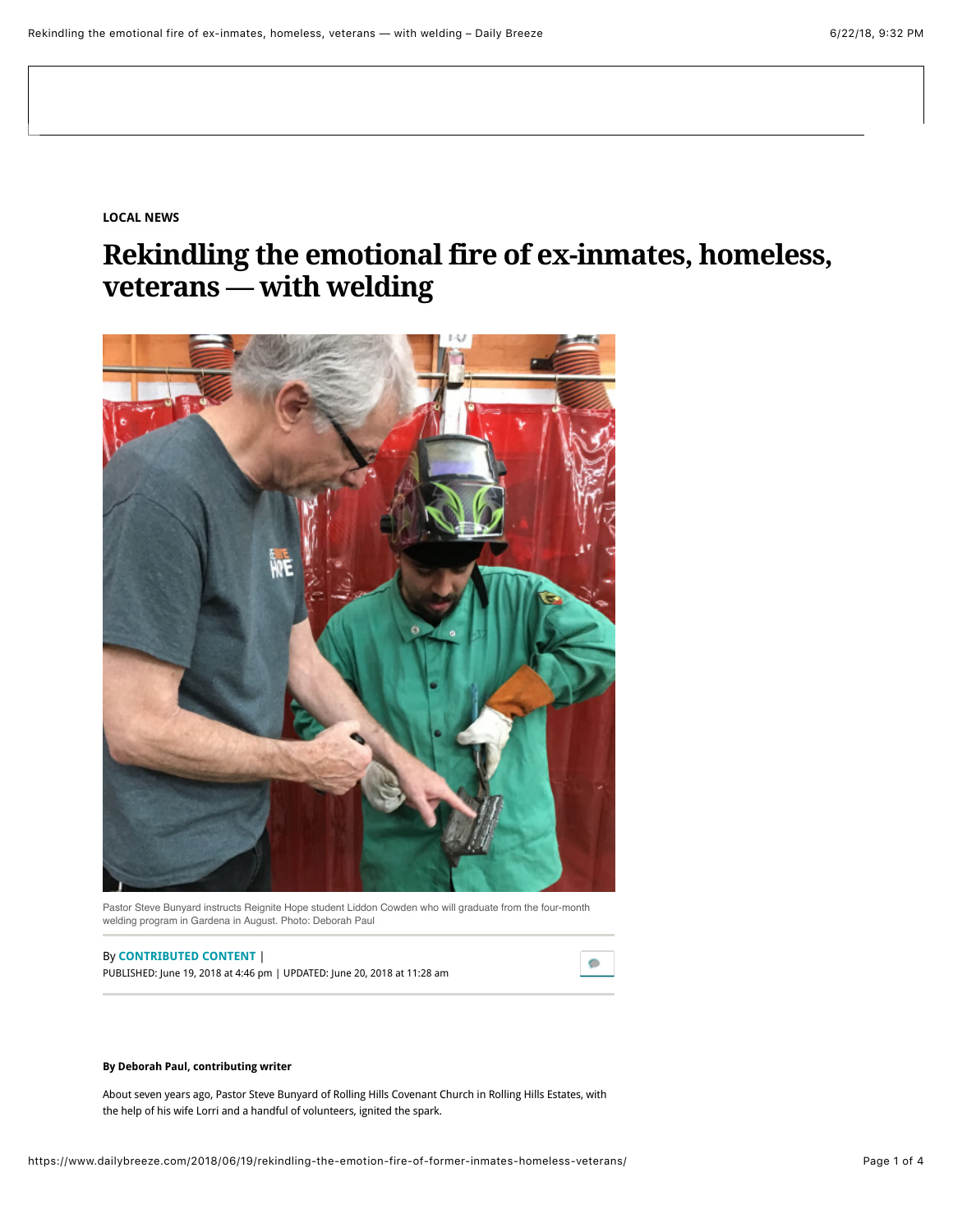Bunyard began a heartfelt task to help skid row men and women at the Fred Jordan Mission in Los Angeles get off the street and begin a new life.

A quiet-spoken, unpretentious gentleman who communicates in low modulated tones, he takes no credit for his endeavors. Instead he gives accolades to everyone else and certainly to God.

Nonetheless, Bunyard is the founder, instructor and facilitator of Reignite Hope, a school that helps students get certified in the welding trade.

The first class at the Fred Jordan Mission consisted of five homeless men. The class rapidly outgrew the space, but after two more moves the program finally settled in the larger facility in Gardena where no has since been turned away.

"We are proud of the statistic that 100 percent of our students pass their welding certificates exam given by the American Welding Society on the first try, and 90 percent are currently employed," said Bunyard in between answering student questions. "And our four-month program is free ."



A student working toward his welding certification casts an eerie glow while working behind a red safety curtain on a project with Reignite Hope in Gardena. Photo: Deborah Paul

In August, the current 50 students will receive their certification.

According to the Bureau of Labor Statistics, there is a shortage of 250,000 welders nationwide which makes this skilled trade in high demand. The way Reignite Hope asks students to give back is to help around the shop as a volunteer.

"Around the shop" means a 6,000 sq. ft. warehouse encompassing 13 welding stations, a 50-seat classroom, offices, work tables and supply areas Reignite Hope shares with an adjoining furniture company.

The place bustles with activity, and not just because sparks are flying.

Students wearing arc-safety helmets and thick green jackets practice on metal chunks using blow torches behind welding stations with red vinyl curtains.

Shop foreman Jimmy Brown, one of Bunyard's first students, has been with the Reignite Hope program for six years.

His story is poignant.